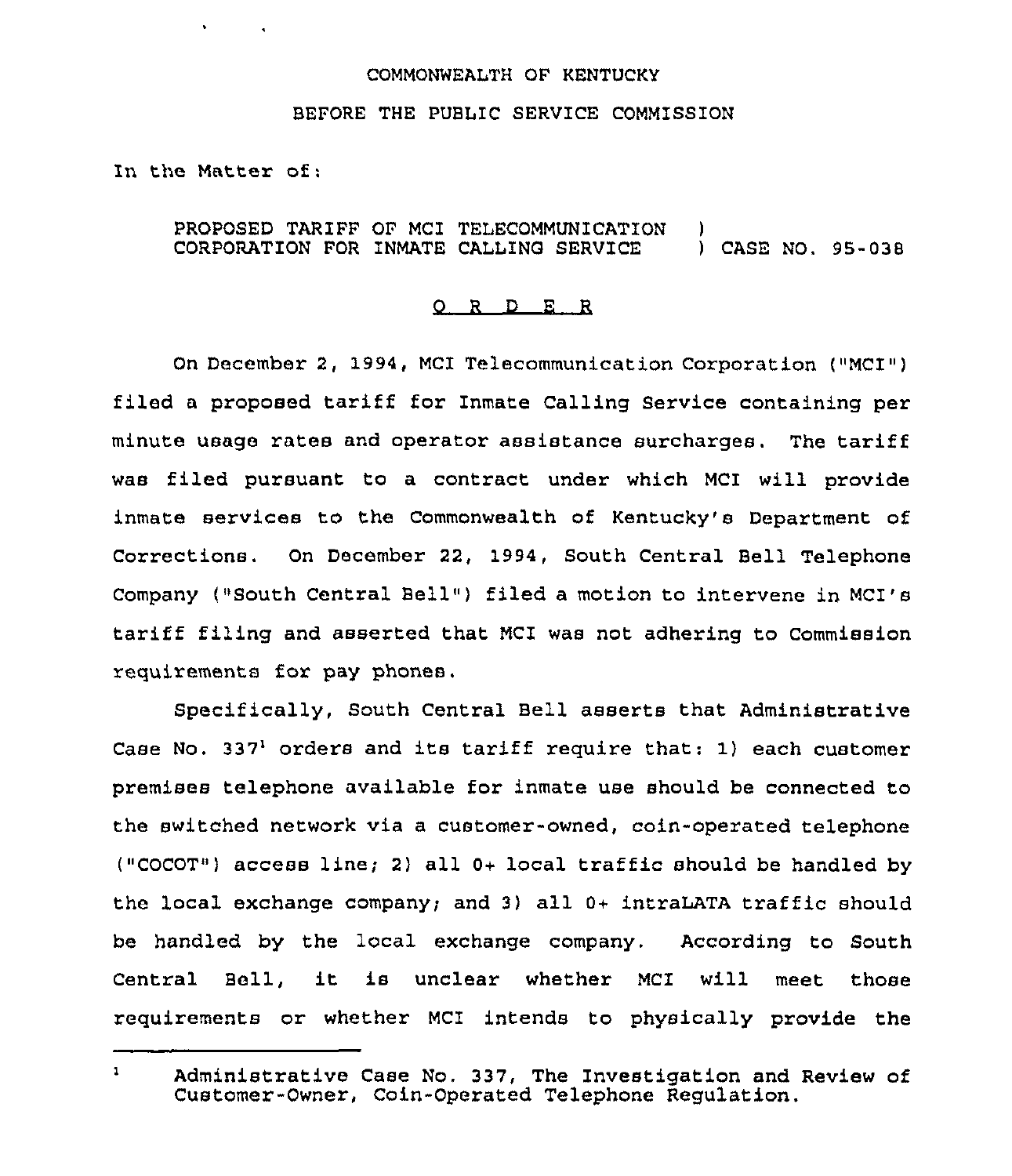services in a different manner and merely bill the Commonwealth at the rates in the local exchange carriers' tariffs.

 $\ddot{\phantom{a}}$ 

On January 18, 1995, MCI responded to South Central Bell'8 motion and extended the effective date of the tariff to January 31, 1995. On January 27, 1995, South Central Bell filed a reply to MCI's response.

MCI's tariff is limited by its terms to inmate services. It was filed pursuant to a contract with the Commonwealth which was awarded after receipt of competitive bids. In a January 21, 1992 Order in Administrative Case No. 337, the Commission excepted confinement facilities, including correctional and mental health facilities, from its requirements for COCOTs. The Order states:

> Inmate phone service will only provide automated collect or debit card service for local and long distance calls from pay phones<br>located at correctional or mental health facilities in accordance with institutionally authorized telephone program.

South Central Bell contends that the service to be provided under the contract is a COCOT service and that each telephone in the correctional institution available for use by inmates should be connected to the switched network by its own COCOT access line. In other words, it is South Central Bell's position that no line concentration devices can be used and that COCOTs cannot be connected to the network through a PBX which requires fewer access lines.

MCI responds that call screening cannot be efficiently accomplished without line concentration and that it can only comply

 $-2-$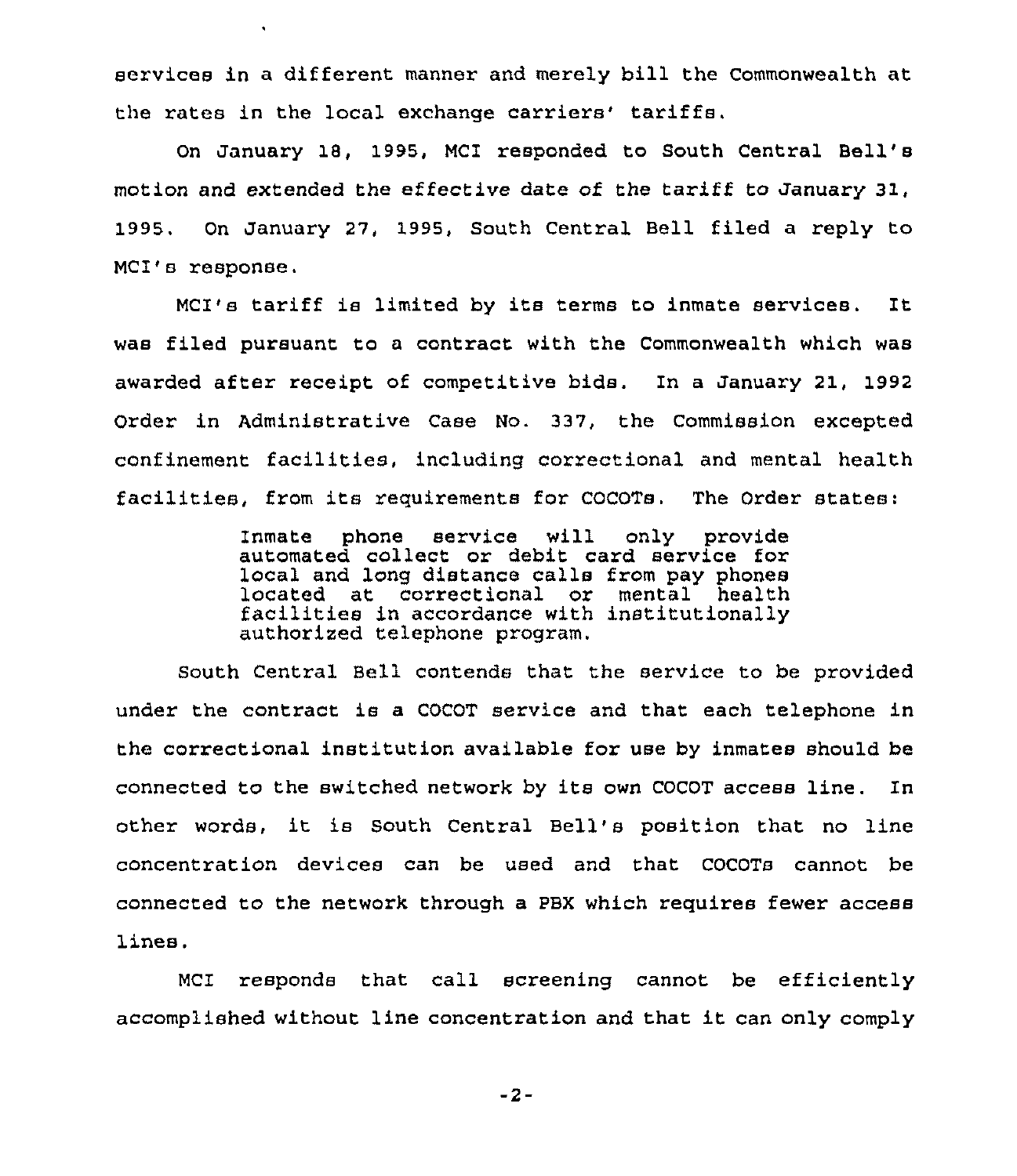with the institutionally authorized telephone program by concentrating the lines and serving them over Tl access. South Central Bell responds that all public access stations, including those serving inmates, are to have individual access lines to the network and are to be given priority for dial tone in emergencies.

 $\mathbf{v} = \mathbf{v} \times \mathbf{v}$  ,  $\mathbf{v} = \mathbf{v} \times \mathbf{v}$ 

However, pay phones located at confinement facilities are not made available for emergency services. Authorities are always present to contact emergency services. Further, line concentration will benefit confinement facilities if MCI purchases adequate lines to ensure that dial tone is available in compliance with Commission regulations.

South Central Bell further argues that MCI should not handle 0+ local traffic or 0+ intraLATA traffic. MCI responds that local calls will not be 0+; the inmate will dial the local number and it will be screened and then routed to the local exchange carrier. MCI also notes that, pursuant to the December 29, 1994 Order in Administrative Case No.  $323<sup>2</sup>$  it is authorized to carry 0+ intraLATA calls. Because MCI's tariff is filed pursuant to the award of a contract for inmate services pursuant to an institutionally authorized telephone program, it is not necessary to address any arguments related to intraLATA competition. The Commission will permit MCI to carry the traffic as it plans.

 $-3-$ 

 $\mathbf{z}$ Administrative Case No. 323, An Inquiry Into IntraLATA Toll Competition, An Appropriate Compensation Scheme for Completion of IntraLATA Calls by Interexchange Carriers,<br>Jurisdictionality.